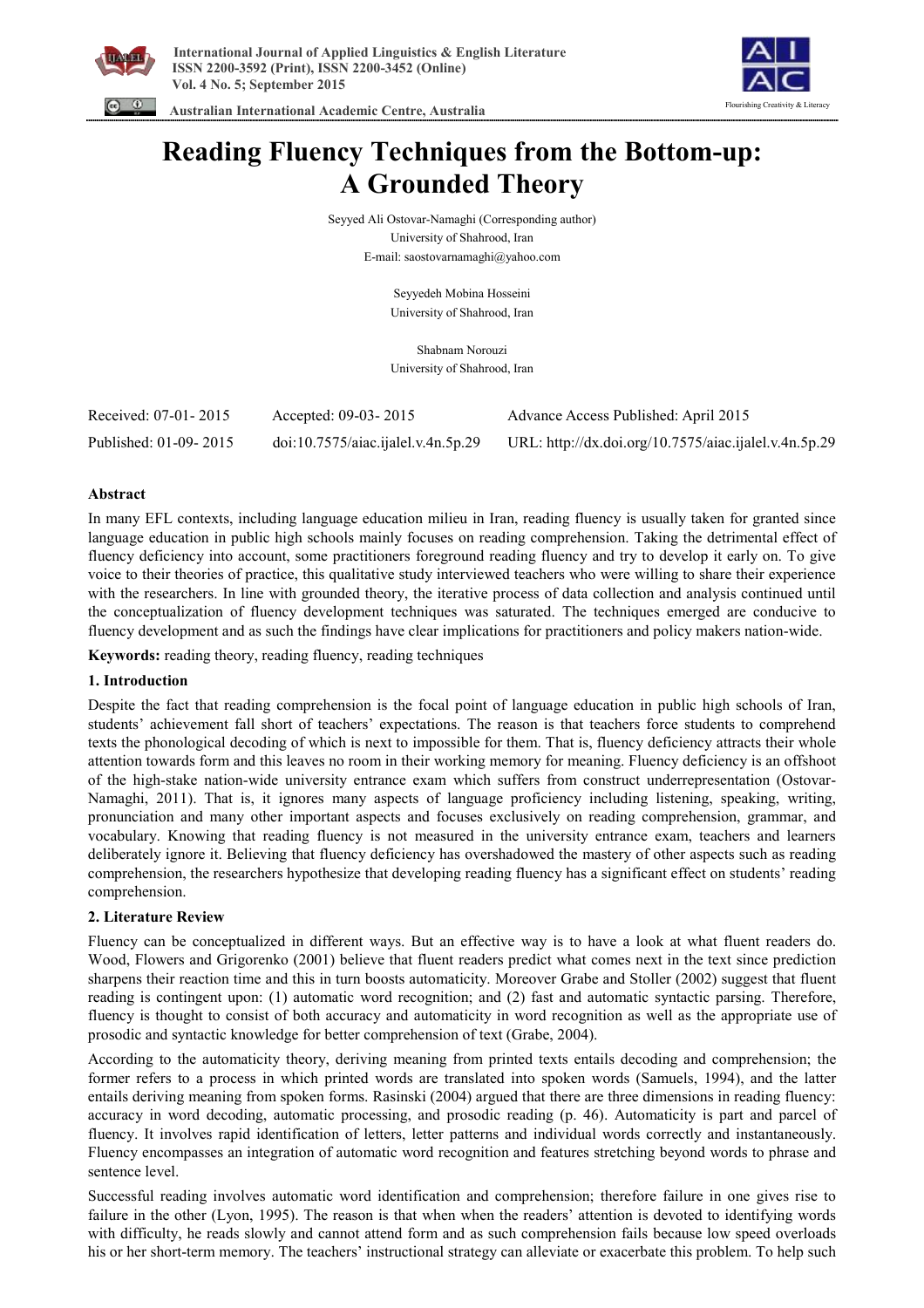challenging readers, the teacher should focus on the alphabetic approach rather than the whole word approach (Chall, 1996).

Two theories clearly show that efficient reading is a function of reading fluency: Automaticity theory (Samuels 1994) and verbal efficiency theory (Perfetti, 1988). Both theories require that form be processed automatically so that the limited attention capacity be devoted to meaning (Benjafield, 1997). Automaticity theory posits that translating texts to spoken form should be processed subconsciously so that conscious attention is allocated to comprehension. Verbal efficiency theory goes beyond automatic word identification to automatically resolving anaphors, and activating relevant background schemas through deliberate practice. It is theorized that spontaneous and automatic processing of lower-level subcomponent reading processes frees up our limited attention capacity for higher-level subcomponents of reading.

Challenging readers fail to comprehend texts although they are able to recognize words accurately since they spend excessive time in the process of word identification. On the other hand, efficient readers are able to recognize words accurately and rapidly, and as such they have greater capacity for attention leading to comprehending a text. Thus reading instruction should involve challenging readers in deliberate practice, i.e., a form of practice in which the learner is aware of his weaknesses and monitors the effect of practice on resolving his deficiencies. As students acquire word identification skills and an awareness of the syntactic structure of sentences, they increase the speed at which they can process text until it no longer competes with comprehension but rather facilitates it.

Taking the foregoing theoretical insights into account, practitioners have devised instructional techniques to develop automaticity and fluency. That is they have developed instructional strategies that aim at: (1) effortless identification of words; and (2) effortless processing of longer stretches such as phrases, sentences and text. Review of previous studies is indicative of five main fluency development strategies: repeated reading (RR) and extensive reading (ER); assisted reading (AR), segmentation, and music

RR was devised by Samuels (1979) to translate automaticity theory (LaBerge & Samuels, 1974) into practice. Indeed, the research findings suggest that re-reading passages increases students' oral reading rates and accuracy (Carver & Hoffman, 1981). In addition, practice effects from re-reading a passage are carried over to new, unpracticed passages in terms of reading rate and accuracy (Carver & Hoffman, 1981).

ER is another effective technique of fluency development. Samuels (2006) and Blevins (2005) claimed that ER is an effective approach to improving learners' reading fluency. The theoretical frameworks supporting ER include input hypothesis (Krashen, 1985, p. 2), and pleasure hypothesis (Krashen, 2004). Krashen's (2004) pleasure hypothesis proposed that pedagogical activities which help language acquisition are those that are enjoyable, "but enjoyment does not guarantee language acquisition" (p. 28). Research into fluency has shown that assisted reading (Rasinski & Hoffman, 2003) can also significantly improve reading fluency.

Another technique of reading fluency is text segmentation. Grouping words into meaningful chunks is a fundamental process for fluent reading (Yamashita, 2012). In this study he investigated the relationship between chunking and second language (L2) reading fluency. The results show that the difficulty of chunking a text negatively affects comprehension and smoothness for the intermediate learners, while the advanced learners were able to overcome chunking difficulty. Although the negative effects of chunking difficulty were observed, the positive effects of assisting chunking were not clearly detected, which was interpreted as suggesting that the relationship between chunking and reading needs to be considered in light of the complex interplay between text difficulty and different aspects of reading.

Finally some scholars have focused on using songs and music as effective fluency development techniques. For instance, some researchers have recommended using songs to enhance fluency (Rasinski, 2006; Sample, 2005). Patel and Laud (2007) evaluated the use of songs with lyrics to increase the reading fluency rates of three middle school students. They concluded that using song lyrics may be a superior way to strengthen fluency. As for the use of music, Sample (2005) proposes that adolescents are motivated by music and would enjoy using class time to learn the words to popular songs with high-frequency words and patterns.

Although the effect of fluency and automaticity on reading comprehension should be acknowledged, it cannot be taken for granted. That is, although theories of automaticity and fluency are promising for developing learners' reading comprehension, practitioners cannot use these insights in practice unless they are substantiated by some empirical findings. Having tested the hypothetical effect of automaticity and fluency on reading comprehension, researchers present the field with the following empirical findings:

- fluency instruction resulted in improvements in students' reading fluency and overall reading achievement (Kuhn & Stahl, 2000; Rasinski & Hoffman, 2003);
- reading fluency was related to text understanding, to reading comprehension (Rasinski & Hoffman, 2003);
- RR had a positive effect on readers' vocabulary development (Koskinen & Blum, 1984);
- · RR improved the readers' ability to fluently and accurately read books of increasing difficulty (Blum, Koskinen, Tennant, Parker, Straub, & Curry, 1995);
- silent reading rates increased significantly even at the seventh reading within the practiced passages, and that there was no leveling off of reading rate increases (Taguchi ,1997);
- · the ten-week RR program significantly improved the nine participants' reading rates from a pre-test reading passage to a post-test reading passage (a different passage) (Taguchi & Gorsuch ,2002);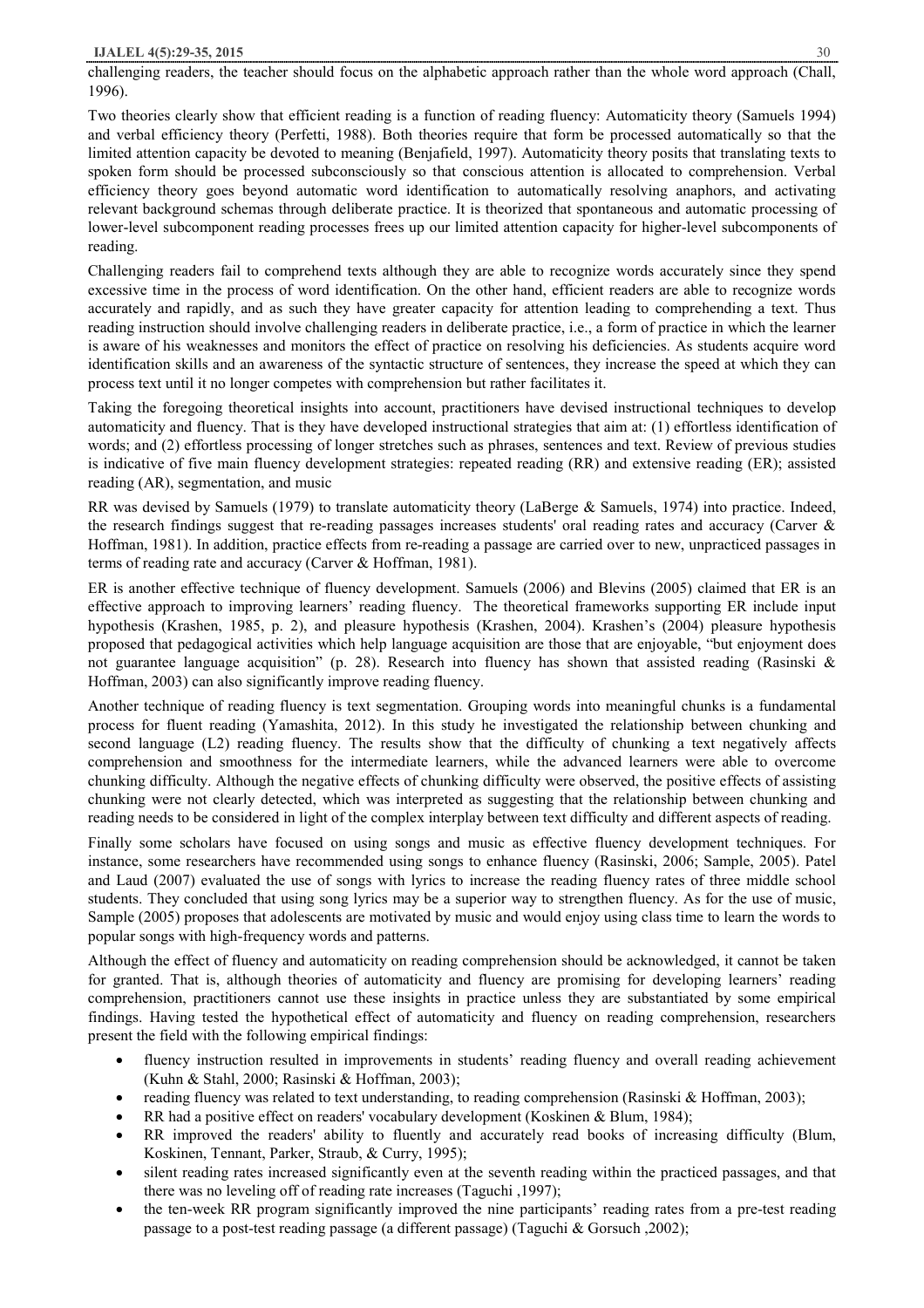- training in word recognition developed the L2 readers' speed in isolated words recognition skills. There was, however, no transfer effect of the word recognition training on reading speed or comprehension of the connected test passages (Fukkink, Hulstijn, & Simis,2005);
- ER gives the learner the chance to encounter the same word many times over and as such increases sight vocabulary (Renandya & Jacobs, 2002; Samuels, 2006);
- · providing learners with repeated exposure to texts built their reading self-confidence and helps them avoid frustrations such as lack of comprehension arising from slower reading (Nuttall, 1996).

## **3. Purpose of the Study**

A synthetic summary of the empirical findings clearly shows that: (1) reading fluency is a pre-requisite of reading comprehension; (2) fluency studies are mainly theory-first, i.e., they aim at improving practice and as such they take practitioners as the consumers of research findings; (3) practitioners' voice is totally missing in the findings. Previous studies have ignored the fact that conceptualization of practice can also change aspects of theories. To fill in this gap, this qualitative study aims at exploring and conceptualizing language teachers' perspectives concerning fluency development. More specifically, it aims at answering the research question, "What techniques do language teachers use to develop EFL learners' reading fluency?

## **4. Research Method**

## *4.1 Participants*

In line with grounded theory, this study sampled theoretically-relevant concepts from interview data. It started with a number of experienced teachers who were willing to share their experience with the researcher. Based on purposive sampling, the number of participants was not fixed, it was determined based on theoretical saturation, a point at which data collection and analysis no longer yields any useful information. Participants were taken from different private institutes in Behshahr, a city in Mazandaran Province. All of them had received either their bachelors' degree or masters' degree in TEFL. Having explained the purpose and rationale of the study and having sought participant consent, the researchers chose six male and five female English teachers who had more than five years of teaching experience.

## *4.2 Data Collection and Analysis*

Since the study aimed at theorizing practitioners perspectives concerning techniques of reading fluency, we began the interview with a very general question to elicit information on the techniques they use to develop learners' reading fluency. In line with the principles of grounded theory, the interviews were all audio-recorded to be transcribed verbatim and meticulously analyzed soon after the interviews through open coding, axial coding and selective coding. The total time for interviewing each one of the participants averaged 20 minutes, with a minimum of 10 minutes and a maximum of 35 minutes. In line with the ethics of qualitative research, participants' real names were not identified in the final report of the findings.

## **5. Results**

This study aimed to explore the techniques EFL teachers used in developing reading fluency in private institutes of Iran. The researchers used grounded theory to collect and analyze qualitative data. Analysis revealed that the participants used six different techniques: Repeated listening, teaching challenging words and phrases, choral and individual repetition, repeated reading, singing songs and pair and group work. What follows aims at elaborating these techniques by grounding them on the participants' perspectives.

## *5.1 Repeated Listening*

While in most of the research, repeated reading is encouraged, the participants of this study suggested repeated listening as a more authentic source for repetition. Repeated listening is superior to teacher repetition because of the authenticity of the material. One of the participants explains how she starts teaching reading with this technique:

In order to make students fluent readers, first of all I expose them to correct pronunciation. If the reading passage includes a recorded tape, the first thing to do is listening to that tape, so that the students hear native speakers' voice. The tape should be played several times in the class, so that students totally get acquainted with the native speakers' voice. Due to the limited time of classroom, the students are asked to listen to the tape several more times at home. Then for the next session, the first thing to do is listening to the *previous reading passage before reading a new one.* 

Knowing the correct intonation and stress pattern of words or sentences will definitely help students to become fluent readers. Listening to the authentic material repeatedly prior to reading the passage is a technique used by another participant who explains:

Before opening the book to the reading page, I ask students just to listen to the CD, and focus on intonation of new words and sentences. After listening to the tape for the first time, I ask them to open their books and read the text silently and also underline the words which they cannot pronounce correctly. After this task, I replay the CD two or three times and I ask students to listen carefully to the text, especially to the underlined *words.* 

Another participant highlighted the importance of repeated listening and explained: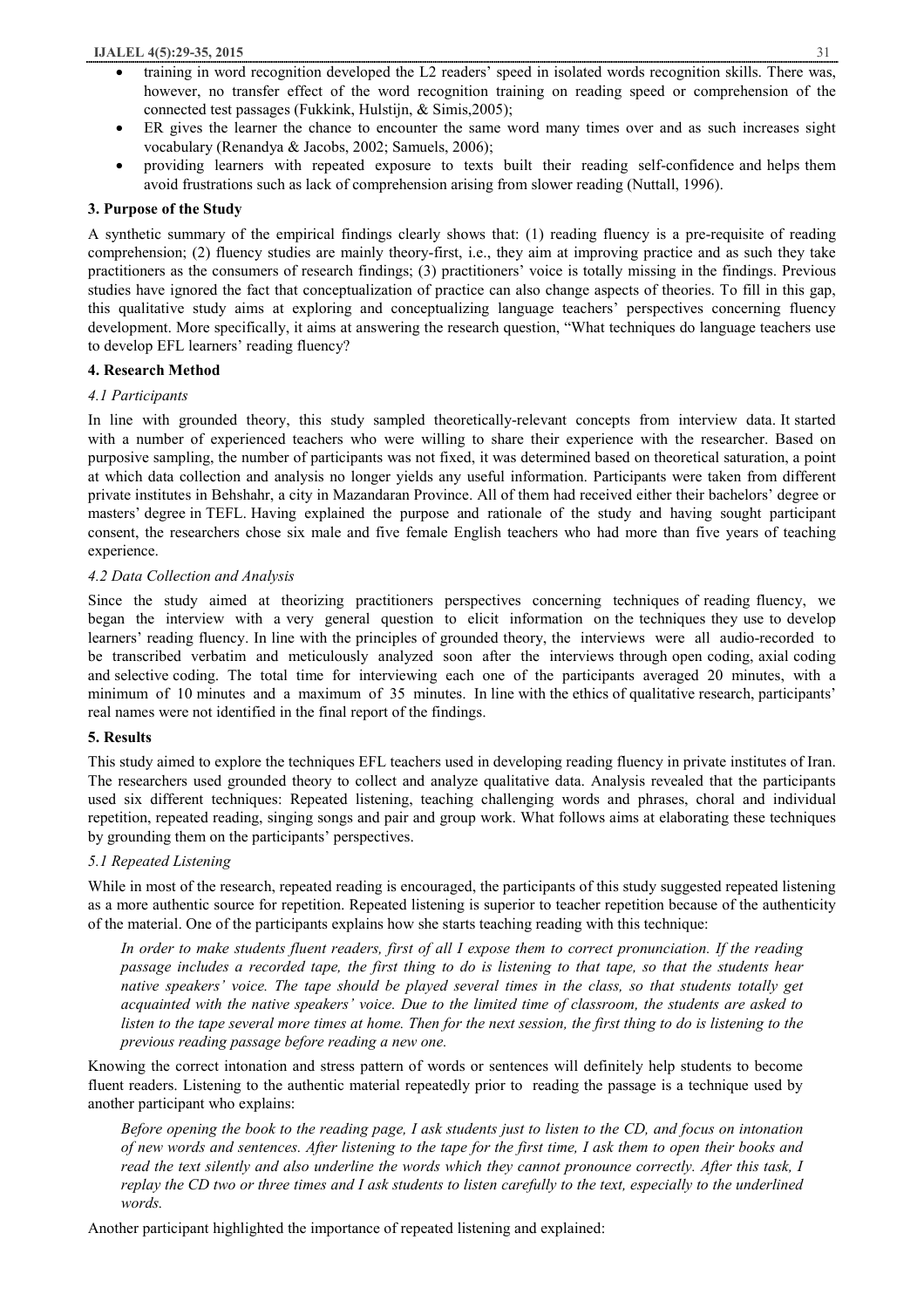#### **IJALEL 4(5):29-35, 2015** 32

Common classroom listening activities usually take place in a way that students listen to the tape once or twice. But in my opinion, repeated listening is one of the most important techniques and it should be used more than three or four times in the class. The reason for the importance of repeated listening is that *students need to be familiar with the correct pronunciation, intonation, stress pattern of words and sentences. For this reason the most authentic material is definitely the ones orally recorded by native speakers of English.* 

#### *5.2 Teaching challenging phrases and words*

The importance of automatic word recognition would seem to have practical implications for building fluency. Studies in which teachers had students practice reading lists of words that they were to encounter in connected texts consistently resulted in increased fluency. One of the participants explains the importance of teaching new words and phrases before making students read the passage:

*Before teaching the reading passage, I find out those phrases which contain new words that students may have problem pronouncing them. I highlight the key words and even technical vocabulary in the reading*  passage and then write them down for further practice. Of course it is known that students should read phrases first and they should be taught how to chunk sentences in a group of words. But sometimes there may *be some difficult or technical words in the passage that will frustrate students.* 

Being familiar with the new vocabulary, idioms and collocations and knowing their meaning helps students not only to understand the text, but also to read it more fluently without any hesitation. When there are lots of new vocabularies and idioms in reading text, students are not willing to read. In elaborating this point, one of the participants explains:

*I always highlight idioms and collocations which are challenging for my students. Before teaching the*  passage, I prepare a glossary of challenging phrases and ask students either to practice them at home or we work it together in the classroom. We repeat these idioms or collocations again and again so that students *get the correct pronunciation, meaning, and intonation.* 

#### Another participant explains:

Most of the time new words are challenging for students. In order to provide a stress free environment for *learning reading passage, I write the new vocabularies and collocations on the board and practice them with*  my students. Then I play the CD and ask students to focus, whenever it comes to the new words, I stop the CD and ask students to repeat what they've heard. Of course I don't ask them to repeat the new word in isolation; rather it should appear in a phrase. So the phrase in which the new words appear is practiced *several times.* 

As for the importance of teaching phrases which contain new vocabulary, another participant explains:

We should have in mind that a prerequisite of reading fluency is that learners need to see words in groups of three-, four-, and five-word units. We should teach students rather than looking down and seeing a passage as hundreds of disconnected, individual words, they need to see and read words in larger phrasal units. To *this end, we should teach students "chunking" which means grouping words into a unit. For example in reading a passage when we encounter a two-word-verb, we have to make sure that students see it as a single unit not as two separate words and make students repeat the phrase as one single unit.* 

#### *5.3 Choral and Individual Repetition*

Immediately after the presentation of new materials, the students need a controlled practice stage in which they have the chance to focus exclusively on the new language item and familiarize themselves with it. This can be done through repetition drills - the teacher simply says a sentence containing the target structure (or even just the lexical item being taught) and the students repeat it. This can be done either chorally or individually. One of the participants explains how he uses this technique in the classroom:

*After teaching the passage completely, we should focus on practice and repetition. Before production, we*  should be sure that students have the correct perception. When students listen to the CD, we can ask them to repeat it line by line or chunk by chunk. One more time, I read the passage and ask them to repeat after me. After chorally repeating the sentences after the CD, I ask one of the strong students to read the passage and ask others to follow her. For individual repetition, I play the CD again and after pausing on a certain line; I *ask one of the students to repeat the sentence.* 

In order to ask students to repeat the passage, text length should be controlled. Controlling text length may be beneficial for students who have difficulty with reading accuracy as it may encourage them to focus on the words for a longer period of time. Another participant elaborates this point and explains the importance of chunking while students are chorally or individually repeating:

Chunking is of great importance in repetition. When students listened to the CD two or more times, I ask them to repeat the text chunk by chunk, especially for lower level students who have trouble repeating longer texts. While they are chorally repeating the text, I find those students who are better in repetition. Then I ask them to act as the class leader. The leader then reads the text and the rest of the class repeat after her. In this *way, students are motivated to read more effectively.*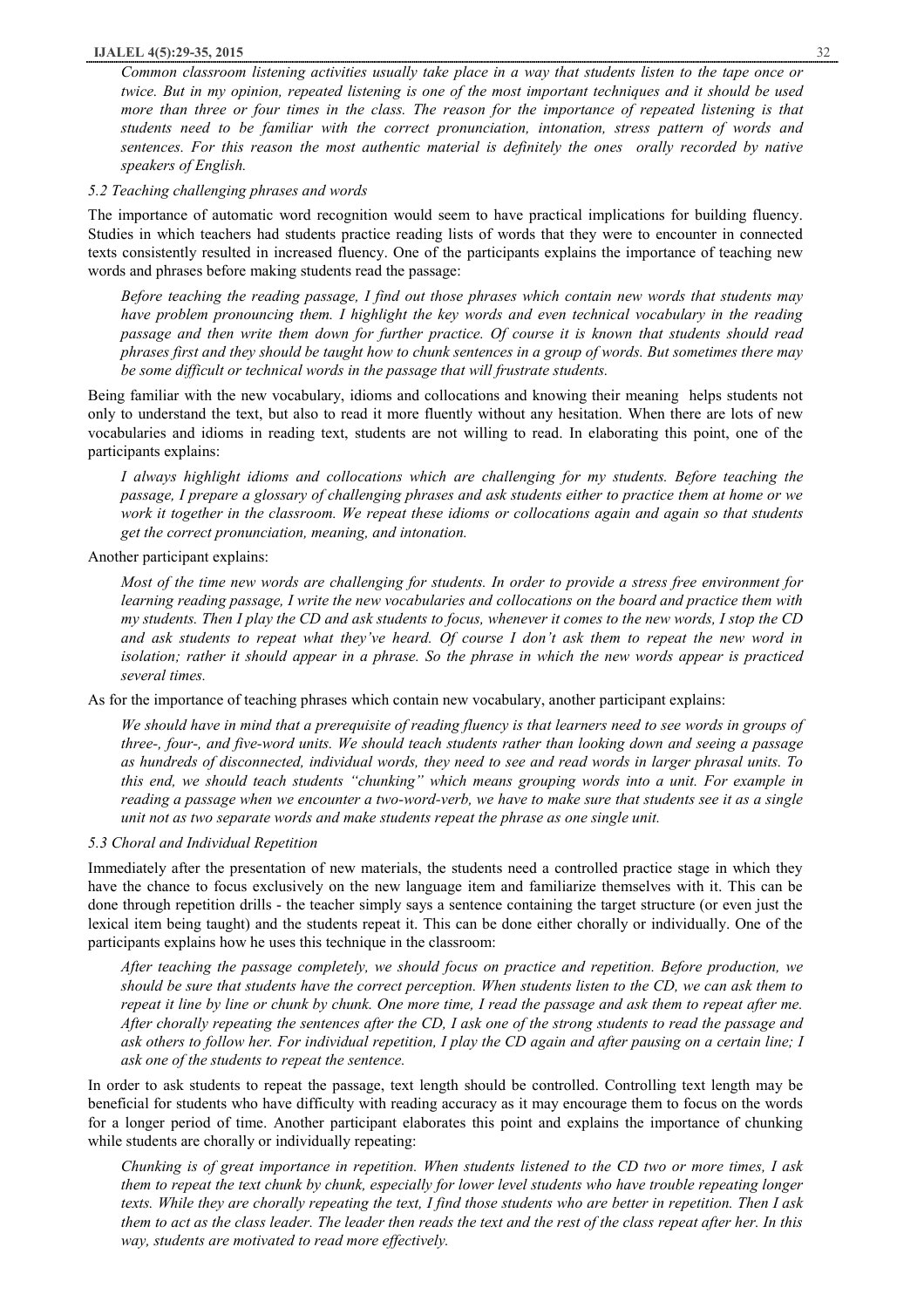### *5.4 Repeated Reading*

Repeated reading is one of the well-known techniques for improving reading fluency. It consists of re-reading a passage several times until the reader reads it with ease. This technique is used by all participants of the study. One of them explains:

Repeated reading can be used along with all the previous techniques I mentioned. After practicing the text through listening, choral or individual repetition, I ask a number of students to read the text out loud. Depending on the time at my disposal, two or three students read the text. With this technique I can be sure *to what extent students read the text fluently.* 

#### Another participant explains:

At the end of the class, I read the text myself one more time and then I ask students to read it one by one. If the text is short then all students have a chance to read, but in the case of long difficult texts, I try to provide *the opportunity at least for half of the class to read.* 

#### *5.5 Singing Songs*

Songs and music are considered as a great authentic source for reading fluency development. Listening to songs familiarize students with the correct pronunciation and intonation. One of the participants who use this technique in the class explains:

*Another technique which has a remarkable effect on reading fluency is listening to songs. Since students*  (especially lower level students) enjoy listening to music, this technique is really helpful. We can play a song in the classroom and in the meantime we can give the lyrics to students and encourage them to follow *through and sing while listening.* 

Another participant claims that students really welcome this technique. To substantiate his view, he explains:

The first page of each unit consists of a song. I play the song for students several times. After making sure that they've learned the intonation and pronunciation, I ask them to sing the song all together. Then I play *the music and ask the students to sing as a group or individually.* 

Another participant explains the importance of songs and suggests using songs which have interesting and functional words:

Songs are of great importance in making students fluent readers. First of all, students love listening and *singing songs, they enjoy it. Second, songs have the correct phrasing, intonation, stress patterns. In my classes I usually choose those songs which contain interesting and functional words, i.e., words which are useful in communication, have appropriate lyrics and have a medium rate with clear phrasing in which*  words can be understood. I want students to listen to the songs while looking at the lyrics. After listening to the songs repeatedly, I ask them to sing the song together. We sing it several times, and even for the next *session I want them to sing it one more time.* 

*5.6 Pair work and Group work* 

This technique will help students to speak and communicate in their group with their friends. One of the participants explains:

*We cannot say that reading comprehension is separate from reading fluency. In this technique, both*  comprehension and fluency can be practiced, to this end, I divide the students into several groups and I give them a text that was practiced before. Then I ask them to practice it inside the groups and after understanding the text they have to choose a title for the selected text. After that, one of the students in the *group should read the text aloud. If they have any pronunciation problems, I correct them smoothly.* 

#### Another participant explains:

Sometimes I divide the class in to groups of four, and I ask the students to work together. Then one of them reads the text fluently. In order to make it a little competitive, those who read more fluently are encouraged.

One of the participants explains the importance of pair and group work and says:

Pair work and group work give the students far more chances to speak English in the classroom. Students participate in the lesson much more actively because they are involved in talking to their friends, exchanging *opinions, practicing new structures more than listening to their teacher talking. To achieve this goal, I divide*  students into groups of four and give them the passage and I want them to practice it inside their groups and explain the content of the passage to each other. Then one of them voluntarily reads the passage fluently.

#### **6. Conclusion and Implications**

Having reviewed the empirical findings related to reading fluency and how it affects reading comprehension, the researchers found that the previous studies, as their common goal, aimed at improving the practitioners' work. That is, they subconsciously inculcate the idea that the relationship between theory and practice is unilateral. This presupposition is deeply rooted in the applied science model of teacher education which takes teachers as the consumers of theoretical findings. Since language teaching is no longer in its infancy, practitioners have their own grounded theories, i.e., theories of practice.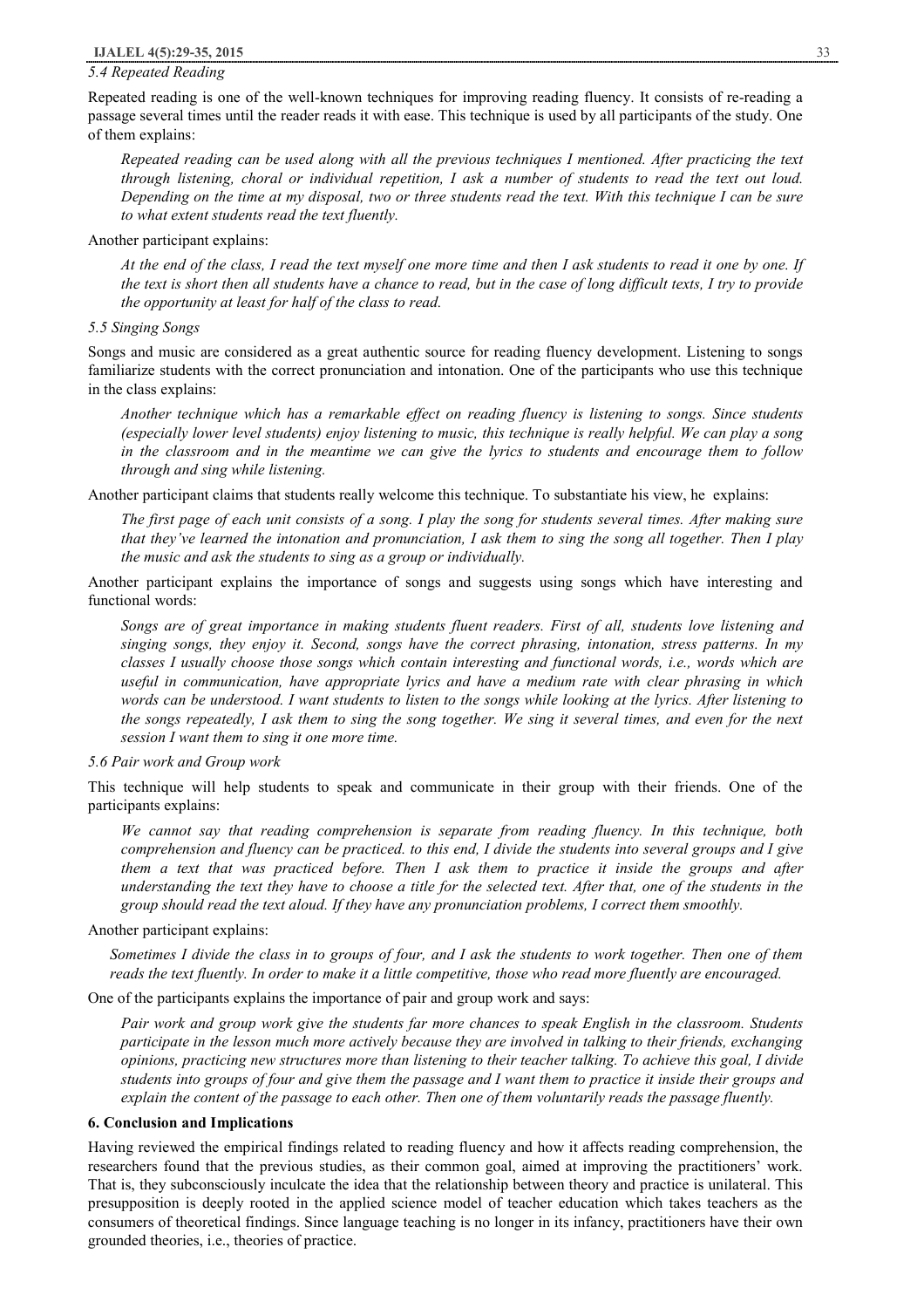#### **IJALEL 4(5):29-35, 2015** 34

We strongly believe that conceptualization of teachers' perspectives, which reflect their theories of practice, yields an effect in the opposite direction, i.e., practice can modify aspects of theory. Along these lines, this qualitative study conceptualized practitioners' perspectives regarding techniques of fluency development and the results clearly show that teachers' practice is shaped by their experiential knowledge rather than the prescriptions and proscriptions of theorists and researchers. Moreover, if researchers and theorizers heed practitioners' perspectives, i.e., grounded theories, for sure they will modify their grand theories. As such, this study has clear implications for:

- language teachers since the results give them some practical techniques for reading fluency development;
- syllabus designers since the findings clearly show that they should not take fluency for granted and develop tasks, exercises, and drills that develop fluency along with tasks and exercises that develop reading comprehension;
- researchers since the conceptualization of teachers' perspectives concerning reading fluency clearly shows that data-first studies should be taken seriously since they complement theory-first studies; and
- · theorists since this conceptualization of teachers' perspectives give them some hints to modify their grand theories of reading fluency.

## **References**

Benjafield, J. (1997). *Cognition*. (2nd ed.). New Jersey: Prentice Hall.

Blevins, W. (2005). The importance of reading fluency and the English language learner. *The Language Teacher, 29*, 13–16.

Blum, I., Koskinen, P. A., Tennant, N., Parker, E. M., Straub, M., & Curry, C. (1995). Using audiotaped books to extend classroom literacy instruction into the homes of second-language learners. *Journal of Reading Behavior, 27*, 535-563.

Carver, R. P., & Hoffman, J. V. (1981). The effect of practice through repeated reading on gain in reading ability using a computer-based instructional system. *Reading Research Quarterly, 16*, 374-390.

Chall, J. (1996). *Learning to read: The great debate.* Cambridge, MA: MIT.

Day, R. R., & Bamford, J. (2002). Top ten principles for teaching extensive reading. *Reading in a Foreign Language, 14*,136–141.

Dlugosz, D. W. (2000). Rethinking the role of reading in teaching a foreign language to young learners. *English Language Teaching Journal, 54*, 284-290.

Dowhower, S. L. (1987). Effects of repeated reading on second-grade transitional readers' fluency and comprehension. *Reading Research Quarterly, 22*, 389-406.

Fukkink, R. G., Hulstijn, J., & Simis, A. (2005). Does training in second-language word recognition skills affect reading comprehension? An experimental study. *Modern Language Journal, 89*, 54-75.

Fleisher, L. S., Jenkins, J. R., & Pany, D. (1979). Effects on poor readers' comprehension of training in rapid decoding. *Reading Research Quarterly, 15*, 30-48.

Grabe, W. (2004). Research on teaching reading. *Annual Review of Applied Linguistics, 24*, 44-69.

Grabe, W., & Stoller, F. L. (2002). *Teaching and researching reading.* Harlow: Pearson Education.

Koskinen, P. S., & Blum, I. H. (1984). Repeated oral reading and the acquisition of fluency. In J. Niles & L. Harris (Eds.), *Changing perspectives on research in reading/language processing and instruction.* Thirty-third Yearbook of the National Reading Conference (pp. 183-187). Rochester, NY: National Reading Conference.

Kuhn, M.R., & Stahl, S. A. (2000). *Fluency: A review of developmental and remedial practices (CIERA Rep. No. 2- 008).* Ann Arbor, MI: Center for the Improvement of Early Reading Achievement.

Krashen, S. D. (1985). *The input hypothesis: Issues and implications.* New York: Longman.

Krashen, S. D. (2004). *The power of reading: Insights from the research (2nd ed.).* Portsmouth, NH: Heinemann.

LaBerge, D., & Samuels, S. J. (1974). Toward a theory of automatic information processing in reading. *Cognitive Psychology, 6,* 293-323.

Lyon, J. R. ( 1995). Towards a definition of dyslexia. *Annals of Dyslexia, 45*, 3-27.

Nuttall, C. (1996). *Teaching reading skills in a foreign language.* Oxford: Heinemann.

Ostovar-Namaghi, S. A. (2011). *A comparative study of test tasks and target use tasks*. Theory and Practice in Language Studies, 1(5), 525-529.

Perfetti, C. A. (1988). Verbal efficiency in reading ability. In M. Daneman, G. E. Mackinnon, & T. G. Waller (Eds.), *Reading research: Advances in theory and practice (Vol. 6; pp. 109-143).* New York: Academic Press.

Patal, P. & Laud, L. (2007). Using Songs to Strengthen Reading Fluency. *Teaching Exceptional Children Plus (4)*2, 2- 17.